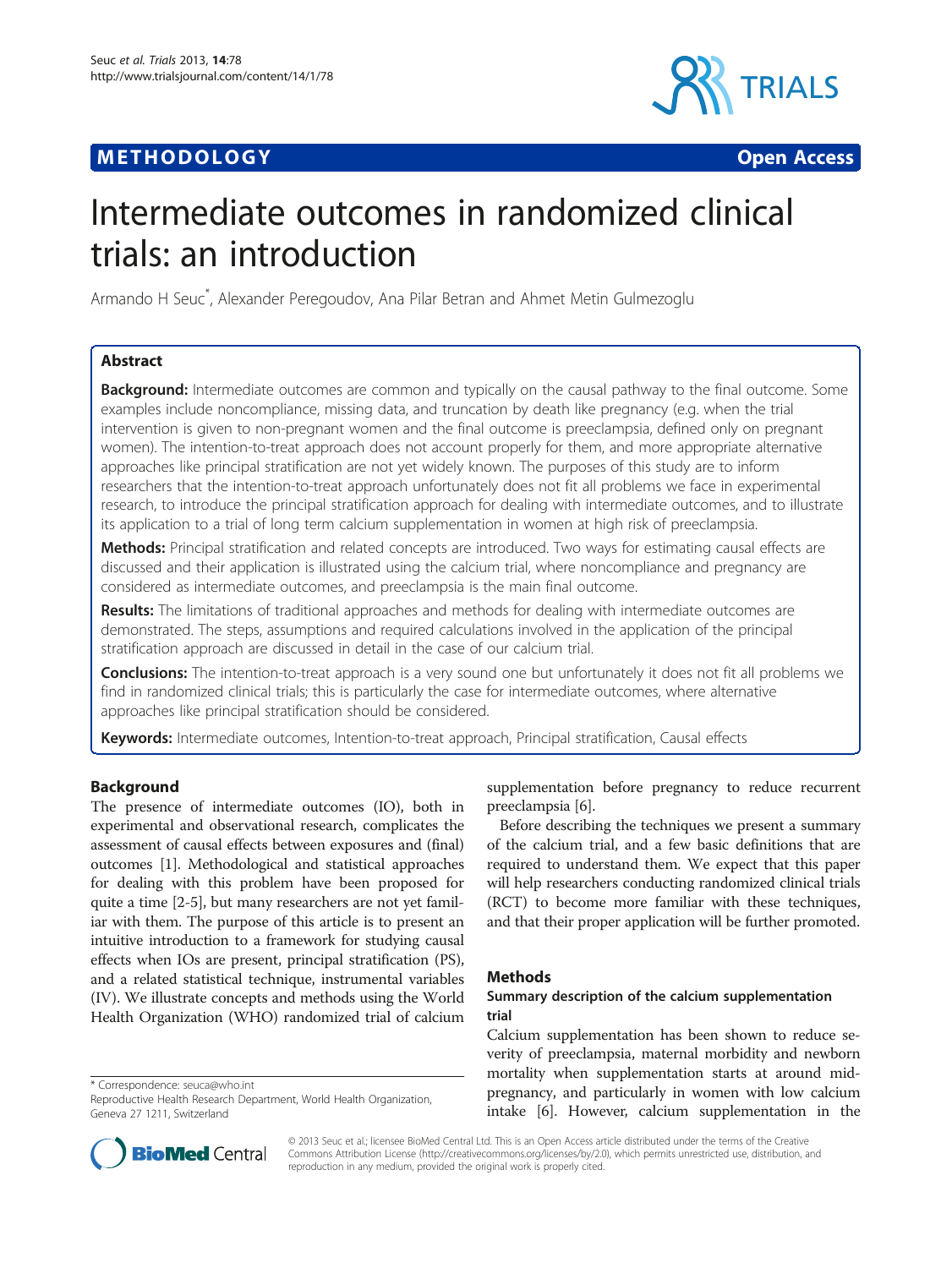second half of pregnancy may be too late to affect preeclamptic processes, and it has been proposed that further improvements in outcomes may be achieved by earlier supplementation. Consequently, the WHO randomized trial of calcium supplementation before pregnancy to reduce recurrent preeclampsia [\[6](#page-11-0)] aims at assessing if calcium supplementation before and in the first half of pregnancy reduces the incidence of recurrent preeclampsia more effectively than supplementation starting at 20 weeks.

The trial will be conducted in maternities in South Africa, Zimbabwe and Argentina. Participants in the trial will be women who have had preeclampsia or eclampsia in their most recent pregnancy and are planning to become pregnant. The trial will randomize 1,410 subjects, and it is expected that about 700 women (half) will get pregnant, 350 in each trial group. The estimated duration of the trial is four years over which 540 pregnant women (270 in each trial group) are estimated to remain in the sample and will be included in the final analysis. The primary outcome of the trial will be incidence of preeclampsia.

The study group will receive calcium supplementation with 500 mg elemental calcium daily from enrolment (before pregnancy) until 20 weeks' gestation, and the control group will receive placebo. All women will receive calcium supplementation (1.5 mg) unblinded from 20 weeks' gestation until delivery. If pre-pregnancy calcium supplementation is found to be effective, the groundwork will have been done for research and then implementation of food fortification programs. The possibility for calcium supplementation to affect the risk of pregnancy is very low, but it cannot be ruled out. The protocol has been approved by the institutional review boards of the participating centres. All of the participants will provide written informed consent.

## Some relevant definitions

In epidemiology, an IO (sometimes known as a mediating variable) is 'any factor that represents a step in the causal chain between the exposure and disease [that] should not be treated as an extraneous confounding factor, but instead requires special treatment' [\[7,8\]](#page-11-0). In causal terms, the confounder is expected to cause the exposure, but the exposure will cause the intermediate outcome [[7](#page-11-0)]. See Figure 1.

For example, in the WHO calcium supplementation trial described above, compliance to treatment assigned (calcium or placebo) is an intermediate outcome, not a confounder, between assignment to calcium and preeclampsia (or even pregnancy). As subjects in the calcium trial will be randomly assigned to calcium we will in general not have confounders as nothing can cause randomization; this systematic tendency to avoid bias



(from confounding) is one of the main reasons why results from RCTs are more credible than those from observational studies.

Also in this context, pregnancy is a (potential) intermediate outcome, not a confounder, between treatment assigned (or treatment received) and preeclampsia. If there were theoretical and/or empirical evidence that indeed calcium influences the risk of pregnancy, then pregnancy would be an intermediate outcome; if the risk of pregnancy were independent of calcium intake, then pregnancy would not be an intermediate outcome. In this last scenario, the subgroup of pregnant women in each of the two trial arms would be a random sample, no selection bias would be present and the effect of calcium supplementation on preeclampsia could safely be conducted comparing the corresponding subgroups of pregnant women.

If the intermediate outcome also causes exposure, then it is also a confounder. This is essentially possible only in observational studies, as in experimental studies it is usually possible to identify the direction of the causal effect. For example, in an observational cohort study considering the effect of exposure to tobacco and alcohol on heart diseases, the two-way dependency between tobacco and alcohol makes each of them a confounder and also an intermediate outcome, with respect to the outcome heart disease.

Other relevant related terms are endogenous variable and instrumental variable, traditionally used in the context of non-experimental studies. An endogenous explanatory variable is an explanatory variable in a regression model that is correlated with the error term, either because of an omitted variable, measurement error, or the explanatory variable is (also) determined by the dependent variable (reverse causality) [[7](#page-11-0)].

An IV is a variable not included in the regression model, which is uncorrelated with the error term (that is, uncorrelated with the dependent variable) and is (partially) correlated with the endogenous explanatory variable [[7,9](#page-11-0)]. IVs have a long history within econometrics but are not yet widely used in the health sciences [[10,11](#page-11-0)].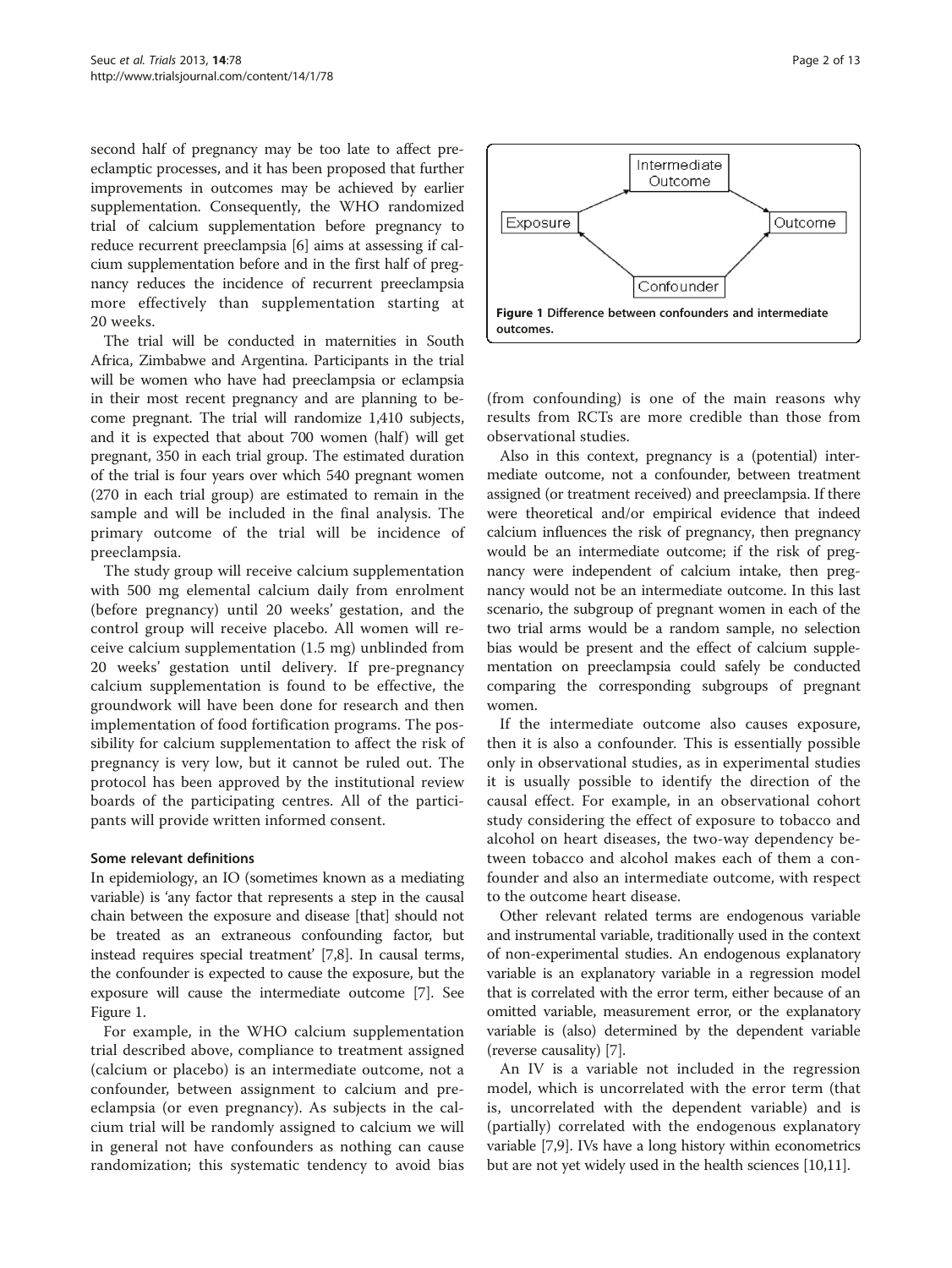To illustrate the term endogenous variable let us suppose that in our calcium trial example we try to predict pregnancy using treatment received (calcium/placebo) as a predictor; then treatment received is in general an endogenous explanatory variable because of the potential selection bias that noncompliance (from being randomized to effectively taking calcium) might introduce. Those who do receive calcium are in general not comparable to those who do not, which means that we need other predictors to properly model the response variable pregnancy, making treatment received an endogenous variable.

To illustrate the term IV in the context of RCTs, let us follow up the previous example where treatment received was an endogenous variable; in this scenario treatment assigned is an IV because i) it does (potentially) effect pregnancy only through effective calcium intake, and ii) calcium intake is (positively) correlated to calcium assignment. Then this treatment assigned IV is used to remove or mitigate the endogeneity of treatment received as a predictor for pregnancy; this is done using, for example, two-stage least squares (TSLS) regression.

Random assignment to treatment is frequently used in RCTs as an IV when we are interested in the causal effect of treatment (effectively) received on the (final) outcome, as it helps to obtain less biased causal effect estimations in the presence of significant lack of treatment compliance [[9\]](#page-11-0). IV analyses are frequently conducted in observational studies; in these cases it relies on finding an IV, which is usually a naturally varying phenomenon, related to treatment but not to outcome, except through the effect of treatment itself, and then using this phenomenon as a proxy for the confounded treatment variable. In doing so the IV analysis of observational studies parallels the RCT design [[12\]](#page-11-0).

An intuitive justification for finding and using IV is that under certain conditions the association of interest between exposure (treatment received)  $R$  and outcome *Y*, Assoc  $_{\rm RV}$ , can be written as:

$$
Assoc_{TY} = Assoc_{TR} * Assoc_{RY}.
$$
 (1)

where  $T$  is the IV; solving for the association between  $R$ and  $Y$  in  $(1)$  provides a better estimate of the relevant parameter than the unadjusted (or crude) association, when conditions i) and ii) above are met [\[11](#page-11-0)]. In the above examples we can observe that IVs become the new (proxy) exposures, while the original exposures are recycled as IO.

Finally, trials can be classified as pragmatic trials or explanatory trials. Pragmatic trials are those designed to assess the effectiveness of a treatment in routine, everyday practice; on the other side explanatory trials are those designed to assess the efficacy of a treatment (usually compared with placebo) under ideal, experimental

conditions [\[13](#page-11-0)]. Pragmatic trials and the ITT approach are naturally connected as the last one focuses on the treatment allocated and not on what and/or how the treatment was really taken, which is precisely what typically occurs in routine, everyday practice. However, the standard application of the ITT approach is possible only when complete outcome data are available for all randomized subjects, and it requires explicit description of the handling of deviations from randomized allocation and missing responses [\[14\]](#page-11-0).

## Problems caused by intermediate outcomes

The intention-to-treat (ITT) effect is not a causal effect; it is the effect of being randomized to the experimental (or active) treatment in comparison to the control treatment [[15](#page-11-0)]. On some occasions IOs make this ITT effect irrelevant, or at least secondary. For example, due to noncompliance the effect of being assigned the experimental treatment and actually receiving it can be very different, and we might be interested mostly (or also) in the last one (the causal effect). In other cases, the final outcome is not defined for certain values/categories of the IO, and the ITT effect is useless; for example in our calcium trial the final outcome, preeclampsia, is not defined for women who do not get pregnant, and the ITT would force the analysis to consider preeclampsia in non-pregnant women as zero (or some other unjustified and surely inappropriate value). It should be noted also that using regression models to adjust for IOs is not the solution, mainly because this approach forces us to base the decision to treat (with the experimental treatment) on information not available at the required time (which is emulated within a RCT by the time when randomization is made).

Within the context of an RCT, the ITT is (almost) always unbiased, while the effect derived from the as-treated analysis (where subjects are grouped and compared according to the treatment actually received) is generally biased; the ITT effect estimates the effect of being randomized to the experimental treatment, while the as-treated effect estimates the effect of actually receiving the experimental treatment. So if we are interested in the causal effect it could be argued that, ultimately, it might be better to have a biased answer to the right question than a perfect answer to the wrong question. Fortunately, due to appropriate statistical techniques, we can have a close-to-unbiased answer to the question about the relevant causal effect.

As in many other research areas, noncompliance and missing data are two rather common IOs in reproductive health research RCTs. For example in a recent Cochrane Review of calcium supplementation during pregnancy for preventing hypertensive disorders and related problems [[16](#page-11-0)], four out of thirteen trials included in the review had significant noncompliance (15% or more), and five out of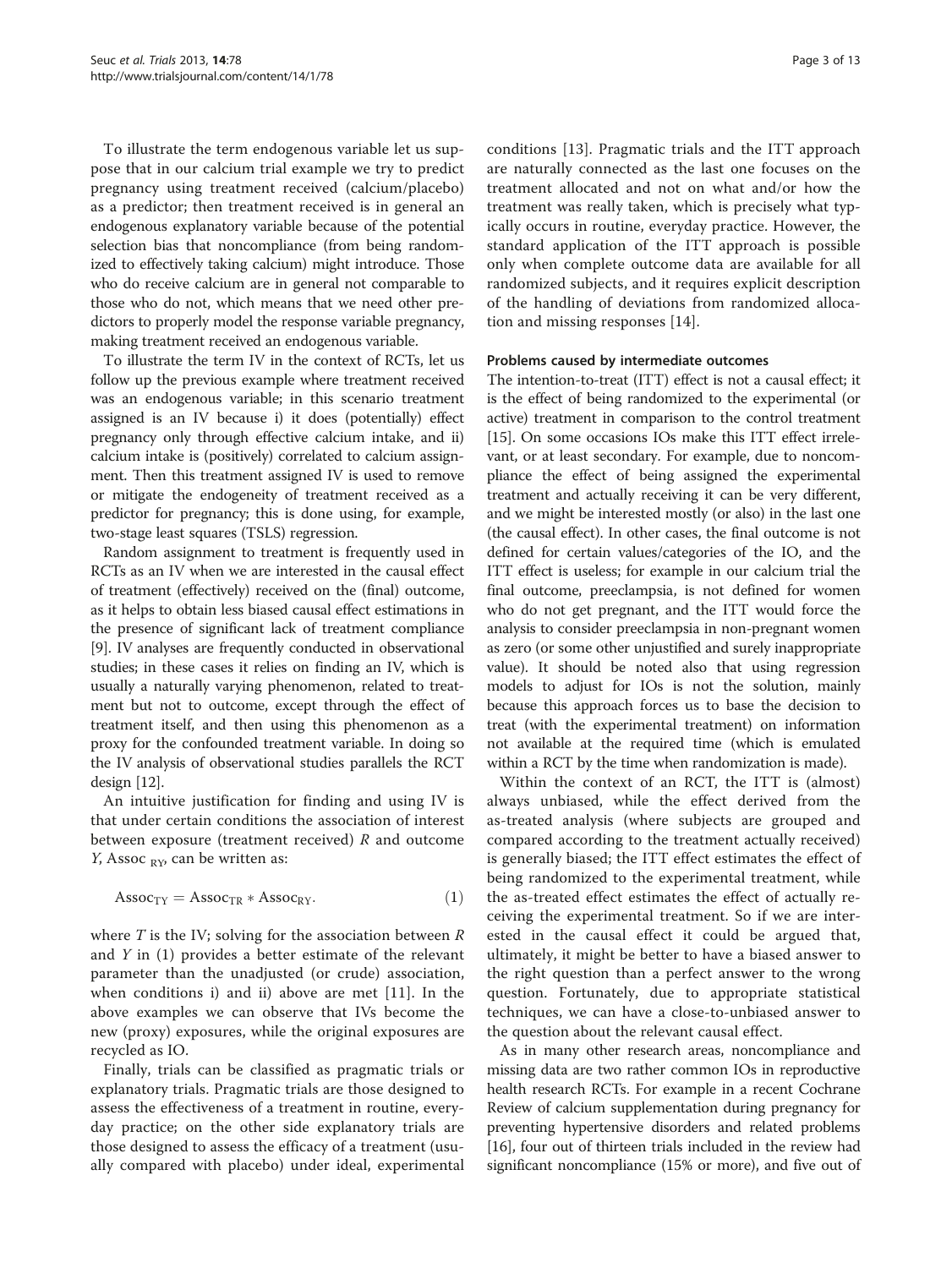thirteen had 5% or more lost to follow up. In the case of noncompliance, three trials [\[17](#page-11-0)-[19](#page-12-0)] approached this prob-lem using (modified versions of) ITT, and in one trial [[20](#page-12-0)] it was approached using sensitivity analysis.

It is also frequent to have IOs generating so-called truncation by death (or partially defined final outcomes [[21\]](#page-12-0)) as in the case of the calcium trial, where the final outcome preeclampsia is not defined if the woman does not get pregnant. It should be noted that noncompliance is an IO that does not prevent us from observing the final outcome, while missing data does (although in this last case the missing outcomes are potentially observable and can eventually be imputed); this illustrates very clearly that there are relevant differences between various IOs.

## Principal stratification and instrumental variables for intermediate outcomes

PS is a conceptual framework developed in the setting of counterfactual causal inference to deal with situations where the causal path from the treatment to the outcome includes an IO variable that cannot be ignored [[5\]](#page-11-0). PS can be viewed as having its seeds in the IV method, which originated in non-experimental econometric studies a long time ago; under the PS approach the IV method has been re-interpreted as a way to approach a randomized experiment that suffers from IOs [[22\]](#page-12-0).

Our presentation in these sections borrows, among others, from Stuart et al. [\[15](#page-11-0)] and Yau and Little [\[23](#page-12-0)]. Stuart et al. [[15\]](#page-11-0) make a comprehensive non-technical presentation of PS and IV in the context of noncompliance as an IO, and the paper by Yau and Little [\[23](#page-12-0)] describes how to account for more than one IO in the same trial, specifically noncompliance and missing data. Let us consider a general situation where each member i of a set of N subjects has been randomly assigned to either an experimental treatment  $(Ti = 1)$  or a control treatment ( $Ti = 0$ ). If there are k ordered intermediate outcomes  $IO_1$ ,  $IO_2$ , ...,  $IO_k$ , and all of them are binary  $(IO<sub>j</sub> = 1 or 0 for all *j*), we will denote by:$ 

$$
\mathit{Pi} = (\mathit{IO}_{1i}, \mathit{IO}_{2i}, \ldots, \mathit{IO}_{ki})
$$

the k-dimension vector with the observed profile for subject *i*, out of  $2^k$  possible profiles. If the k intermediate outcomes are not ordered then there is a possible maximum total of  $2^k \times k!$  profiles. For example in our calcium trial the IOs, pregnancy, and missing, are in general not ordered in the sense that they can occur in different sequences (missin,g either before pregnancy or after pregnancy); accounting for this complication means that there would be a total of  $2^2 \times 2! = 8$  profiles.

Finally let us assume that each subject has two potential (final) outcomes:  $Y_i$  ( $Ti = 1$ ,  $Pi$ ), the outcome we would observe if subject  $i$  is assigned to the treatment group and has profile  $Pi$ , and  $Yi$  (Ti = 0,  $Pi$ ), the outcome we would observe if subject  $i$ , is assigned to the control group and has profile  $Pi$ ; it should be noted however that for subjects in some profiles the Yi outcome might not be (sufficiently) defined due to the interference of IOs generating truncation by death or partially defined final outcomes [\[21\]](#page-12-0).

The ITT effect of the treatment for subject, i, is defined as the difference in subject i's outcomes if assigned to experimental versus control treatment:

$$
\tau_i = \text{Yi}(Ti = 1, Pi) - \text{Yi}(Ti = 0, Pi)
$$

For each subject, however, we are able to observe only one of these two potential outcomes. Some authors consider potential outcomes and counterfactuals as exchangeable, but as pointed about by Rubin [[24\]](#page-12-0), it is safer to keep a distinction in the sense that after assignment (and a particular profile of IOs) one of the potential outcomes is observed while the other turns a counterfactual, while before assignment they were not counterfactuals.

For subjects in the experimental group we observe Yi  $(Ti =1, Pi)$  whereas for subjects in the control group we observe *Yi* (*Ti* = 0, *Pi*). We can, however, estimate the overall average treatment effect (the ITT effect), which is a comparison of outcomes if everyone was assigned to the treatment group versus everyone assigned to the control group:

$$
\tau = \frac{1}{N} \sum_{i=1}^{N} Y_i (T_i = 1, P_i) - Y_i (T_i = 0, P_i)
$$
 (2)

Given our previous assumption of binary treatment assignment, and the k binary and ordered IOs, there are then  $2 \times 2^{k} = 2^{k+1}$  profiles that can be properly combined to form (principal) strata; each stratum is created to group together subjects with a particular profile Pi both under treatment and under control ( $Ti = 1$  and  $Ti = 0$ , respectively), so in general there will be also  $2^{k+1}$ principal strata. For example in the calcium trial the possible (ordered) IOs compliance, pregnancy, and missing, would generate  $2^{3+1}$  = 16 principal strata as a result of considering the eight profiles from IOs under the two possible assignments (to treatment and control).

Therefore, we can also express the overall ITT effect as the (weighted) average of the ITT effects for each of these  $2^{k+1}$  strata, that is:

$$
\tau = p_1 \tau_1 + p_2 \tau_2 + \ldots + p_{2^{k+1}} \tau_{2^{k+1}}, \qquad (3)
$$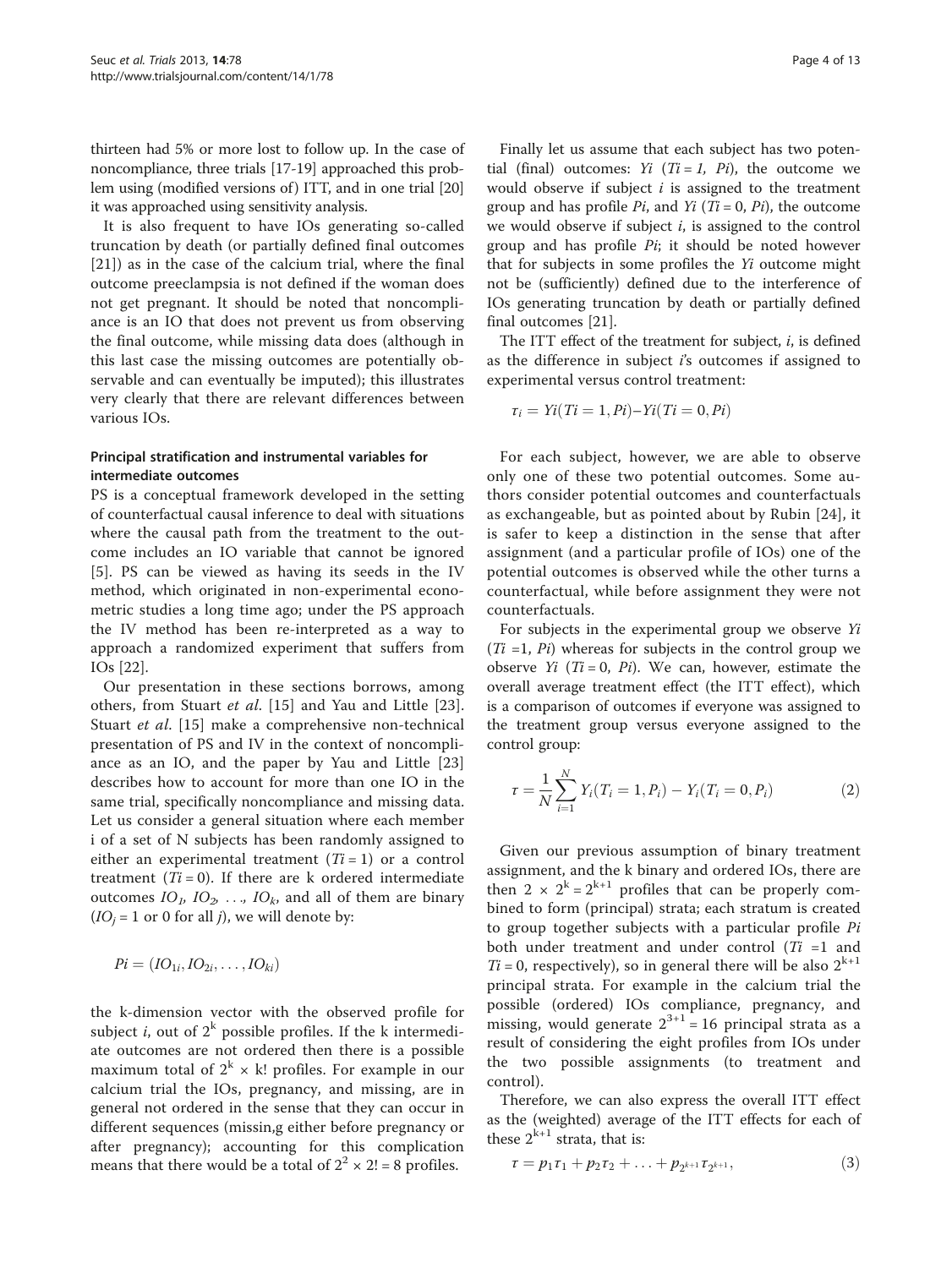<span id="page-4-0"></span>with  $p_i$  the proportion of the population in stratum j, and  $\tau_i$  the corresponding average treatment assignment effect.

Two important properties of this stratification using potential outcomes, known as PS, are: i) it stratifies on the indicators of the IOs (observed at randomization and not affected by it), but not on the observed IOs, which are outcomes generally affected by the treatment received [\[25\]](#page-12-0), and ii) we might find that at least for one of these strata, the effect of assignment to the experimental treatment (the ITT effect) is (almost) the same as the relevant causal effect.

For example, in the calcium trial and considering the three ordered IOs (compliance, pregnancy, and missing), property ii) above is illustrated by considering the specific stratum non-missing, always pregnant, and compliers; the ITT effect for this principal stratum is (close to) what we could call the causal effect of calcium on preeclampsia.

In the next sections we will describe PS and IV in the context of two frequent IOs in reproductive health research, namely, noncompliance and pregnancy. Section "Compliance as intermediate outcome" presents the PS approach, and the Sections "[Assumptions underlying](#page-5-0) [CACE analyses](#page-5-0)", "[Simple description of estimation](#page-5-0)" and "[More complex estimation](#page-5-0)" describe the simple version of the IV technique within the specific context of noncompliance as the only IO. We also discuss the specific characteristics of the truncation by death (or partially defined) type of IO, and why the simple IV estimate presented in Section "Compliance as intermediate outcome" might not be applicable [\[25](#page-12-0)].

## Compliance as intermediate outcome

As before, let us consider that each member of a set of  $n$  subjects has been randomly assigned to either an experimental treatment  $(Ti = 1)$  or a control treatment  $(Ti = 0)$ , and let us assume some of the experimental group members actually receive the control treatment, and some of the control group members may actually receive the experimental treatment. Denote the actual treatment received (the only IO in this case) as  $Pi$  (that is, now having only  $2^1 = 2$  profiles). As before let us consider the situation where the treatment (assigned or received) is either 0 or 1, indicating control treatment or experimental treatment. Each subject has two potential outcomes:  $Y_i$  (Ti =1, Pi), the outcome we would observe if subject  $i$  is assigned to the treatment group, and  $Y_i$ ( $Ti = 0$ ,  $Pi$ ), the outcome we would observe if subject *i* is assigned to the control group. As before, the ITT effect of the treatment for subject  $i$  is defined as:

and the overall average treatment effect (the ITT effect) as:

$$
\tau = \frac{1}{N} \sum_{i=1}^{N} Y_i (T_i = 1, P_i) - Y_i (T_i = 0, P_i).
$$

Given our assumption of binary treatment assignment and intake, there are now four types of subjects (strata), defined by their compliance behavior when assigned to the experimental treatment and their compliance behavior when assigned to the control treatment. These four strata [[26](#page-12-0)] are:

- 1 Compliers (C), who fully take the experimental treatment when assigned to it, and fully take the control treatment when assigned to it:  $(T_i, Pi)$  =  $(1, 1)$  and  $(Ti, Pi) = (0, 0)$ ; for example, in a standard clinical trial of a new drug versus placebo, these are the patients who would take the drug if in the treatment group but not if they are in the control group.
- 2 Always-takers (AT), who fully receive the experimental treatment when in either the experimental or control group:  $(T_i, Pi) = (1, 1)$  and  $(T_i, Pi) = (0, 1)$ ; for example, patients who would take the drug if they are in the treatment group, and would also be able to take it if they are in the control group.
- 3 Never-takers (NT), who do not receive the experimental treatment when in either the experimental or control group:  $(T_i, Pi) = (1, 0)$  and  $(T_i, Pi) = (0, 0)$ ; for example, patients who would not take the drug if in either the treatment or control groups.
- 4 Defiers (D), who do not take the experimental treatment when in the experimental group, but do take the experimental treatment when in the control group:  $(T_i, Pi) = (1, 0)$  and  $(T_i, Pi) = (0, 1)$ ; for example, patients who would not take the drug if in the treatment group, but would take the drug if in the control group.

Therefore, we can also express the overall ITT effect as the (weighted) average of the ITT effects for each of these four types, that is:

$$
\tau = p_C \tau_C + p_{AT} \tau_{AT} + p_{NT} \tau_{NT} + p_D \tau_D, \tag{4}
$$

where  $p_i$  is the proportion of the population in stratum j and  $\tau_i$  is the corresponding average treatment assignment effect.

The second of the two main properties mentioned in the previous sections means in this case that for the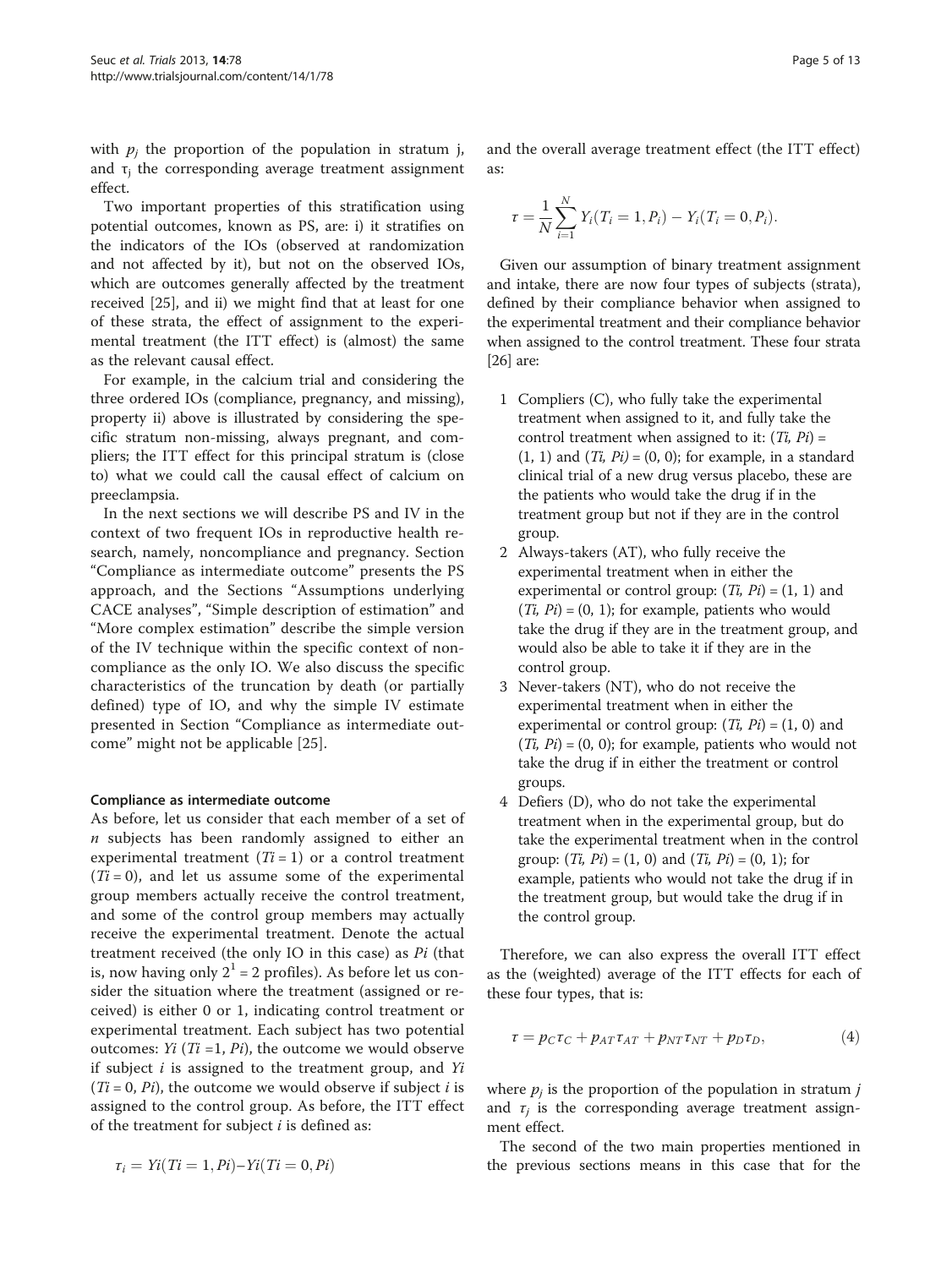<span id="page-5-0"></span>stratum, compliers, who do as they are told under each treatment condition, the effect of assignment to the experimental treatment (the ITT effect) is the same as the effect of (fully) receiving it (the causal effect). Thus, our interest is in the overall ITT effect as well as the effect of assignment for the compliers stratum, or compliers average causal effect (CACE).

## Assumptions underlying CACE analyses

The effect of being randomized to treatment or to control can be easily obtained comparing the average outcomes of patients in the randomized treatment and control groups. The problem in estimating the CACE is essentially a result of the inability to identify which subjects belong to each of the four principal strata defined in the previous section. For example, patients randomized to the control group who do not take the treatment can be either compliers or never-takers, and those who do take the treatment can be either always-takers or defiers; a similar unidentifiability problem occurs with those randomized to the treatment group.

If we could observe the compliance behavior of subjects when simultaneously assigned to treatment and to control we would be able to address the unidentifiability problem, but we never can observe this. The standard IV approach imposes a basic set of assumptions to help us estimate the CACE effect. Those assumptions are [[15](#page-11-0)]:

- 1 The outcomes of each individual are not affected by the treatment assignments of any other individuals. This assumption is made in nearly all studies estimating causal effects, and is known as no interference, or the stable unit treatment value assumption (SUTVA) [[27](#page-12-0)]).
- 2 Being given the opportunity to take the treatment was assigned randomly.
- 3 Being given the opportunity to take the treatment induces some individuals to actually take it. In other words, there are some compliers. This is sometimes labeled as the non-zero denominator assumption.
- 4 There are no defiers. This is sometimes called monotonicity, to reflect the assumption that being told (encouraged) to do something (taking active treatment or placebo) cannot make you to do the opposite. This assumption helps identify the compliers by ruling out particular behaviors.
- 5 There is no effect of assignment for the never-takers or for the always-takers. In other words, since being assigned to the treatment group versus the control group does not change the patient's treatment-taking behavior, neither change their outcomes. These assumptions (one for the always-takers and one for

the never-takers) are known as the exclusion restrictions.

## Simple description of estimation

Following [[15\]](#page-11-0), we will describe how the above assumptions can help us estimate the CACE. We are mainly interested in estimating  $\tau_C$ , the effect for compliers, as expressed in formula (3). First, the no defiers assumption (assumption 4) implies that  $p_D = 0$ ; and second, the exclusion restrictions (assumption 5) imply that  $\tau_{AT} = \tau_{NT} = 0$ . This means that  $ITT = \tau = p_C \tau_C$ . So, under the above assumptions, if we can estimate  $p<sub>C</sub>$  we can obtain an estimate of  $\tau_C$ , the effect of interest.

To estimate the proportion of compliers,  $p_C$  we consider the patients in the treatment group who fully participate, who could then be either compliers or always-takers. Since we have assumed that there are no defiers (assumption 4), patients in the control group who fully take the treatment (fully participate) must be always-takers; therefore we can estimate the percentage of always-takers,  $p_{AT}$ as the proportion of patients in the control group who (fully) take the treatment.

Under assumption 2 (random assignment) the proportion of always-takers should be the same in the treatment and control groups (idem for the compliers stratum). This means that  $p_{AT}$  can be estimated from the control group, and  $p_C + p_{AT}$  can be estimated from the treatment group; this allows us to estimate the proportion of compliers  $p_C$ , and finally the CACE from  $\tau_C = ITT/p_C = \tau/p_C$ .

## More complex estimation

When the previously listed assumptions are implausible, identification of the PS requires new and more complicated assumptions, and/or methods involving relevant covariates [[15](#page-11-0)[,25\]](#page-12-0). The IV approach in this case involves a TSLS regression, which jointly models the two processes of treatment received (IO) and the Y outcome observed [\[10,15](#page-11-0)]. Within the IV approach, one model in TSLS predicts treatment received R (the IO), given treatment assigned T, and a second model predicts outcome observed Y, given treatment received  $R$  (the IO). Both models are estimated jointly, to calculate accurate standard errors that account for the uncertainty in the first-stage model [[15](#page-11-0)]. The TSLS allows the inclusion of covariates that predict treatment received  $R$ , and/or the outcome  $Y$ , which should increase the precision of the estimates [[15\]](#page-11-0). Within this context it is possible to see that the term instrument represents the randomization to the treatment or control group (treatment assigned,  $T$ ), which is assumed to influence treatment received,  $R$  (the IO) but not the outcome observed, Y (except through its effect on the IO treatment received); that is, the treatment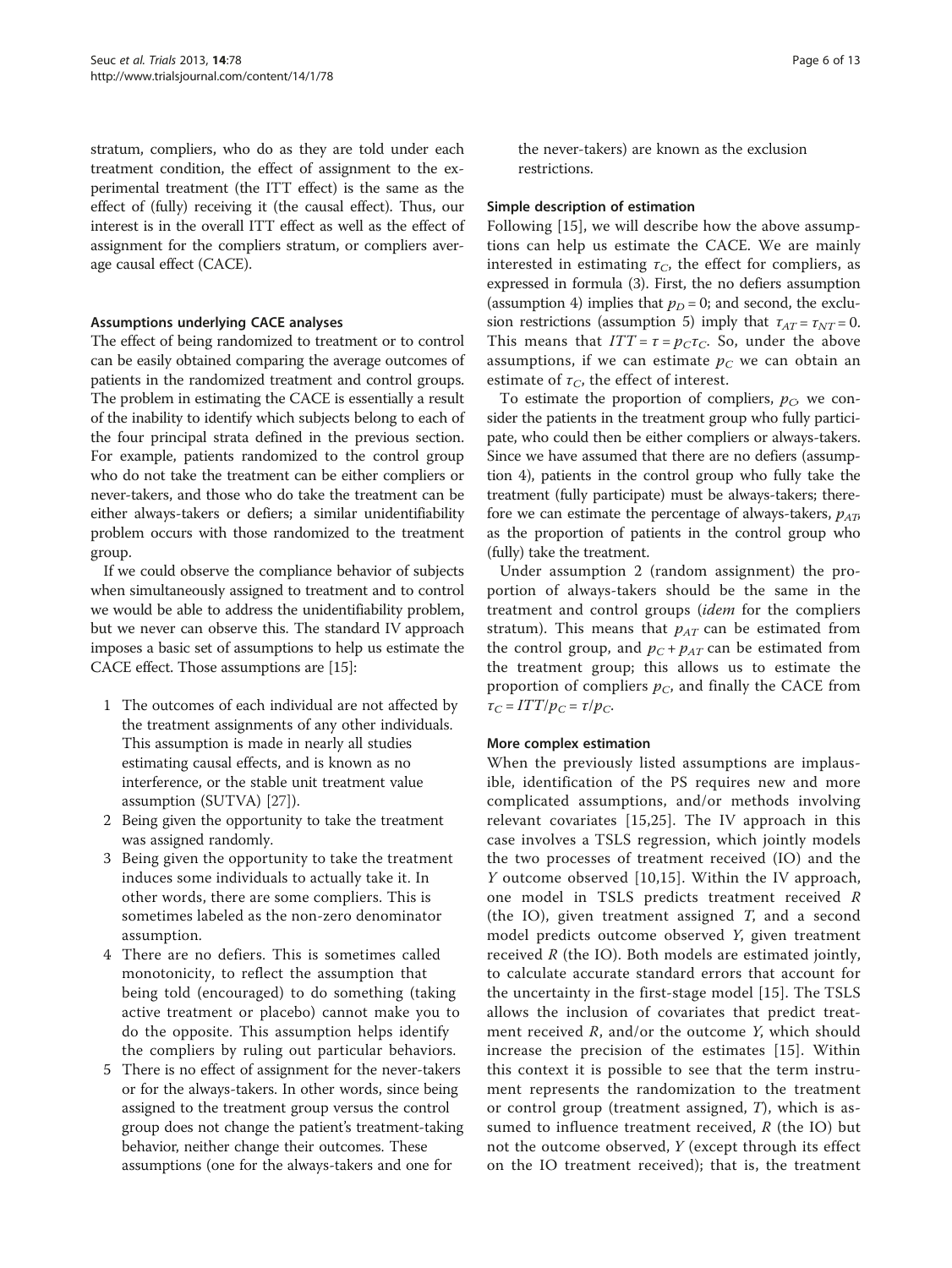<span id="page-6-0"></span>assignment indicator,  $T$  (the instrument) is used in the model of the IO  $(R)$  but not in the model of the final outcome  $Y$  [[15](#page-11-0)]. The specific models [15] are:

$$
Y_i = \beta_0 + \beta_1 R_i + \theta X_i + e_i
$$
  
\n
$$
R_i = \alpha_0 + \alpha_1 T_i + \phi W_i + v_i
$$
\n(5)

where  $Y_i$  is the final outcome of interest.  $T_i$  is treatment assigned,  $IOi$  is treatment received (IO), the matrix  $X$  represents covariates that predict the outcome  $Y$ , and  $W$  consists of covariates that predict treatment received  $R$  (there may be overlap between the predictors in  $X$  and  $W$ ). In the first model for Yi in [\[4\]](#page-11-0) we do not use the observed IOi but the predicted IOi from the second model, which reduces the endogeneity of IOi and improves the prediction of Yi.

An intuitive rationale for the TSLS method in these contexts was given previously (formula (1)). Alternative estimation approaches include maximum likelihood [[27](#page-12-0)] and Bayesian methods [\[28](#page-12-0)]. The TSLS technique is available in all main statistical packages.

## Truncation by death intermediate outcomes

The general approach considered under Section "Compliance as intermediate outcome" applies to truncation by death IOs. Now IOi denotes if subject i does or does not have the intermediate outcome, such that *IOi* ( $Ti = 1$ ) reflects the status of the IO in subject  $i$  if assigned to the experimental group and  $IOi$  ( $Ti = 0$ ) reflects the status of the IO in subject  $i$  if assigned to control. In this section we will assume that lack of compliance is not a problem in the trial.

The same labels for the four principal strata can be used, as (without loss of generalization), for example, compliers are considered as those who have the good IO when assigned to treatment and do not have it when assigned to control [\[25](#page-12-0)]. However, some of the key assumptions made in the case of noncompliance are usually not plausible in the case of truncation by death IOs. For example the monotonicity or no defiers assumption (assumption 4) could be controversial, as we could not rule out the existence of subjects not having the (good) IO when treated, while having it when not treated [\[25](#page-12-0)]. Furthermore, the exclusion assumption (assumption 5) is in general not sustainable, as it states that assignment to the (active) treatment does not have any effect on the stratum, always with the IO present (the AT stratum as previously described), and the stratum, always with the IO absent (the NT stratum). But if the final outcome Y is defined only when the IO is present, then the effect of assignment on  $Y$  in the AT stratum is precisely what we are interested in, so we cannot assume that the effect on this stratum is zero [[25\]](#page-12-0).

As previously noted, when all the five previously stated assumptions hold, the IV estimate is the simple treatment

minus control estimate for the mean of Y divided by the simple treatment minus control estimate for the mean of intermediate outcome  $R$  (from formula (2)). So, even if we were able to accept all these assumptions when dealing with a truncation by death IO, we would require some imputation of the missing Y values for those subjects where Y is in fact not defined. As expected this arbitrary imputation usually results in arbitrarily distorted results [[25](#page-12-0)]. We can then observe that in the case of truncation by death IOs, the simple estimation described in Section "[Simple descrip](#page-5-0)[tion of estimation](#page-5-0)" is in general not applicable, and additional or different assumptions should be made to be able to make a simple estimation. Alternatively more complex estimation approaches using covariates (as described in Section "More complex estimation") must be used. Unfortunately, software for implementing PS are not readily available. A reference to one such program in R, PSpack, was made in 2004 [[29](#page-12-0)] but we have not been able to locate it.

## Results

#### Application to the calcium trial

Section "Noncompliance as intermediate outcome" will present the application of the methods described in Sections "[Compliance as intermediate outcome](#page-4-0)", "[Assumptions](#page-5-0) [underlying CACE analyses](#page-5-0)" and "[Simple description of esti](#page-5-0)[mation](#page-5-0)" to the particular scenario of our calcium trial, where noncompliance is considered as an IO between calcium assignment and pregnancy as the (final) outcome. Section "Pregnancy as a "[truncation by death](#page-8-0)" intermediate [outcome](#page-8-0)" will illustrate the need for approaches beyond the standard PS approach (for example, IV) in the case of pregnancy as a truncation by death IO between calcium assignment and preeclampsia. Finally Section "[Noncompliance](#page-8-0) [and pregnancy as intermediate outcomes](#page-8-0)" will discuss how to account for both noncompliance and pregnancy as IOs in our calcium trial.

#### Noncompliance as an intermediate outcome

From Tables [1](#page-7-0) and [2](#page-7-0) we see that if a subject is assigned to calcium and takes calcium, she can be a complier (C) or an always-taker (AT). If she is assigned to calcium and does not take calcium then she has to be a never taker (NT), as it is not possible to have defiers in our trial  $(D = \emptyset)$ ; the difference between never-takers and defiers might be slim, but it is essentially determined by the fact that our study is double-blinded, so subjects are told to do the same thing in both arms, that is, to take the pills assigned.

If a subject is assigned to placebo and takes placebo, she can be a complier  $(C)$  or a never-taker  $(NT)$ ; if she is assigned to placebo and takes calcium she has to be an always-taker  $(AT)$  as there are no defiers  $(D = \emptyset)$ . Then from what we observe in the calcium arm we have estimations of  $p_{C+AT}$  and  $p_{NT}$  and from the placebo arm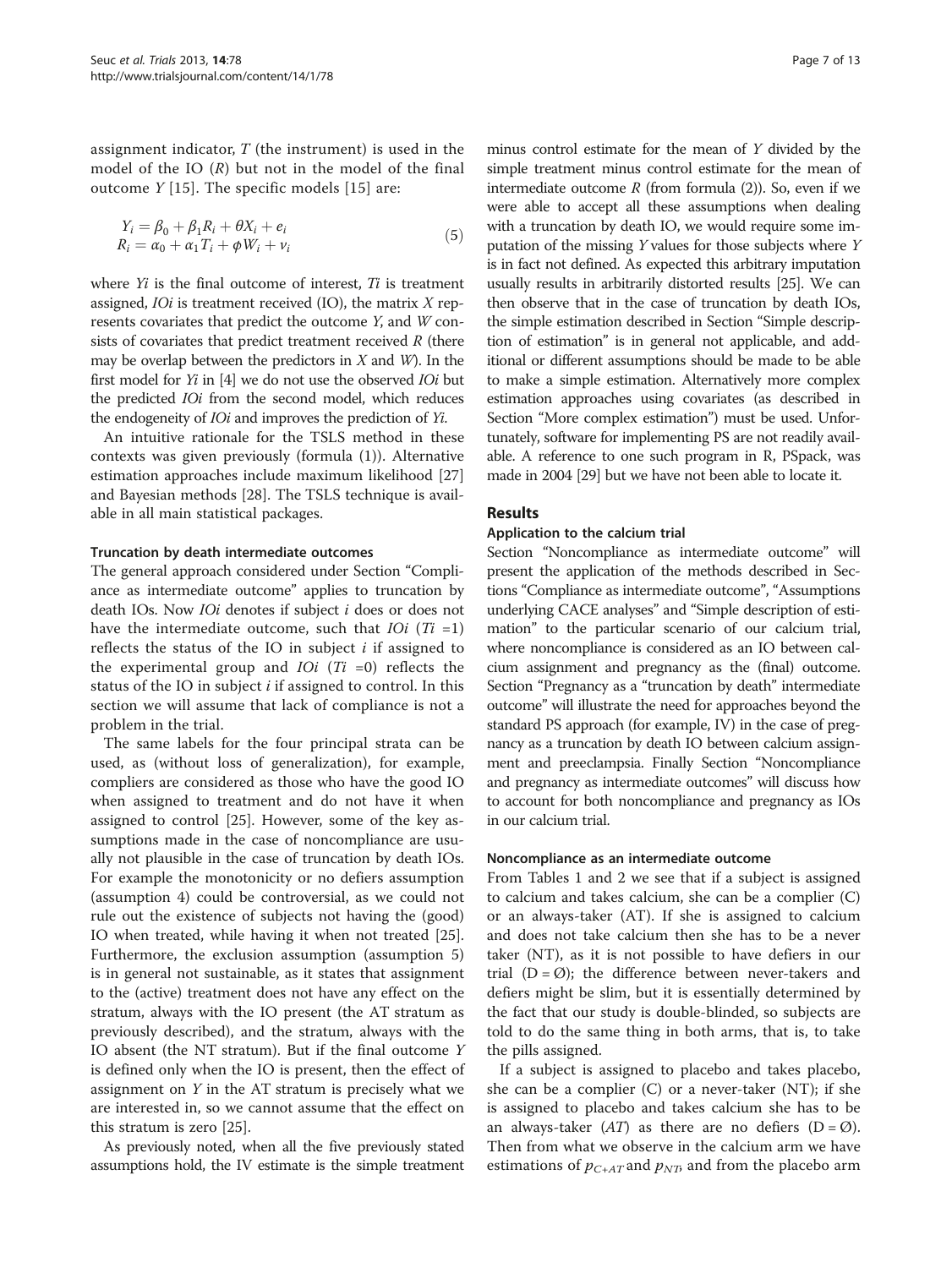|                                               |                                          | Experimental group (calcium)                                                    |                                                                                     | Control group (placebo)                  |                                                                                 |                                                                                     |  |
|-----------------------------------------------|------------------------------------------|---------------------------------------------------------------------------------|-------------------------------------------------------------------------------------|------------------------------------------|---------------------------------------------------------------------------------|-------------------------------------------------------------------------------------|--|
| Source of<br>(non)<br>compliance <sup>a</sup> | Taking<br>>80% of<br>tablets<br>assigned | Physician indicated<br>collateral treatment<br>involving substantial<br>calcium | Subject self-indication<br>collateral treatment<br>involving substantial<br>calcium | Taking<br>>80% of<br>tablets<br>assigned | Physician indicated<br>collateral treatment<br>involving substantial<br>calcium | Subject self-indication<br>collateral treatment<br>involving substantial<br>calcium |  |
| Strata                                        |                                          |                                                                                 |                                                                                     |                                          |                                                                                 |                                                                                     |  |
| Compliers                                     | Yes                                      | No.                                                                             | <b>No</b>                                                                           | Yes                                      | <b>No</b>                                                                       | No.                                                                                 |  |
|                                               | Yes                                      | Yes                                                                             | <b>No</b>                                                                           | Yes                                      | Yes                                                                             | <b>No</b>                                                                           |  |
|                                               | Yes                                      | Yes                                                                             | Yes                                                                                 | Yes                                      | Yes                                                                             | Yes                                                                                 |  |
| Always-takers                                 | Yes                                      | No.                                                                             | Yes                                                                                 | Yes                                      | <b>No</b>                                                                       | Yes                                                                                 |  |
|                                               | No                                       | Yes                                                                             | <b>No</b>                                                                           | <b>No</b>                                | Yes                                                                             | <b>No</b>                                                                           |  |
|                                               | <b>No</b>                                | Yes                                                                             | Yes                                                                                 | <b>No</b>                                | Yes                                                                             | Yes                                                                                 |  |
|                                               | <b>No</b>                                | No.                                                                             | Yes                                                                                 | No                                       | No                                                                              | Yes                                                                                 |  |
| Never-takers                                  | No.                                      | No.                                                                             | <b>No</b>                                                                           | <b>No</b>                                | <b>No</b>                                                                       | No.                                                                                 |  |
| Defiers*                                      |                                          |                                                                                 |                                                                                     |                                          |                                                                                 |                                                                                     |  |

<span id="page-7-0"></span>

|  |  | Table 1 Principal strata and sources of (non)compliance |  |  |  |  |  |  |  |
|--|--|---------------------------------------------------------|--|--|--|--|--|--|--|
|--|--|---------------------------------------------------------|--|--|--|--|--|--|--|

\*As the trial is blinded, there are no defiers, as subjects cannot systematically take the opposite treatment. If a subject decides not to take the pills (treatment) assigned, she belongs to the never-takers stratum. Compliers are subjects who always take the treatment assigned. a<br>Sources of (non)compliance: 1, taking >80% of pills assigned; 2, collateral treatment involving substantial calcium indicated by physician; 3, self-indicated collateral treatment involving substantial calcium.

estimations of  $p_{C+NT}$  and  $p_{AT}$ ; combining these results we get two estimations for  $p_C$ ,

$$
\hat{p}_{C1} = \hat{p}_{C+AT} - \hat{p}_{AT}
$$
\n
$$
\hat{p}_{C2} = \hat{p}_{C+NT} - \hat{p}_{NT}
$$
\n(6)

and their (weighted) average  $p_C$  can be used as an estimation of the proportion of compliers in the population.

Assumption 1 (SUTVA) is sustained in our trial because the risk of pregnancy in woman  $i$  is not affected by the

Table 2 Principal strata according to potential behavior in each source of noncompliance (alternative version of Table 1)

| 1 ANIC 17        |                                                                |                                                                              |
|------------------|----------------------------------------------------------------|------------------------------------------------------------------------------|
| Strata           | Behavior pattern in<br>noncompliance sources<br>1, 2 and $3^a$ | Treatment assigned and<br>received for subject R in<br>corresponding stratum |
| Compliers        | Yes, no, no                                                    | $Ri(Ti) = Ti$                                                                |
|                  | Yes, yes, no                                                   |                                                                              |
|                  | Yes, yes, yes                                                  |                                                                              |
|                  | Yes, no, yes                                                   |                                                                              |
| Always<br>takers | No, yes, no                                                    | $Ri(Ti) = 1$                                                                 |
|                  | No, yes, yes                                                   |                                                                              |
|                  | No, no, yes                                                    |                                                                              |
| Never-<br>takers | No, no, no                                                     | $\text{Ri}(\text{Ti})=0$                                                     |
| Defiers*         |                                                                |                                                                              |

\*As the trial is blinded, there are no defiers, as subjects cannot systematically take the opposite treatment; \*\*Ri = treatment received, Ti = treatment assigned (0 = placebo, 1 = calcium); <sup>a</sup>sources of (non)compliance: 1, taking >80% of pills assigned; 2, collateral treatment involving substantial calcium indicated by physician; 3, self-indicated collateral treatment involving substantial calcium.

treatment received by women *j*, for all  $j \neq i$ ; as the treatment is administered at the level of the individual woman and the trial is double-blinded, there is nothing a particular woman or her physician can do to modify her outcome, from what they observe in other women in the trial. This assumption is required to be able to define an effect at the individual-woman level, which is implicit in the definition of the CACE.

Assumption 2 is sustained as the calcium trial is an RCT. Assumption 3 is sustained as we expect in fact that most of the subjects in both arms will comply. Assumption 4 (monotonicity) is sustained because as already discussed, the double-blinded design of the study prevents women from consistently taking the opposite treatment to the one assigned, so  $D = \emptyset$ . And finally assumption 5 (the exclusion restrictions) is sustained because the risk of pregnancy in our trial depends on calcium intake, not on calcium assignment; that is, given IOi, the risk of pregnancy is independent of  $Ti$ , and therefore, there is no effect of assignment on pregnancy for those who always behave the same (AT and NT strata).

Therefore, our calcium CACE can be estimated from the ITT effect and the estimated proportion of women in the compliers stratum  $(p_C)$  as:

$$
CACE = \frac{ITT}{pc}
$$
 (7)

## Pregnancy as a truncation by death intermediate outcome

In the calcium trial if compliance is (almost) perfect (for example, if for >95% of subjects *i*,  $IOi = Ti$ ), we can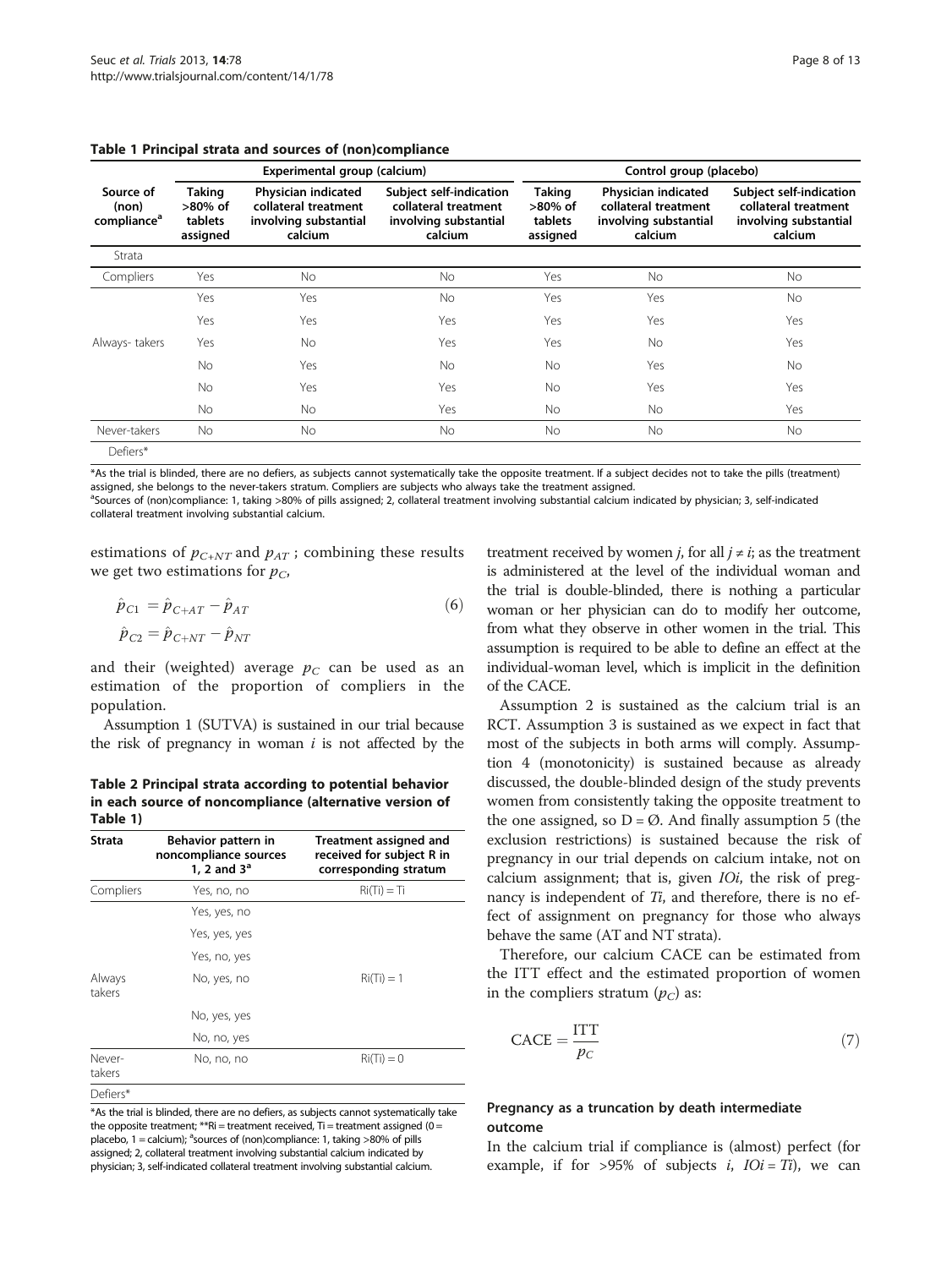<span id="page-8-0"></span>concentrate on the effect of assignment to calcium on preeclampsia accounting for pregnancy as the only IO; and pregnancy is an IO which generates truncation by death, as the final outcome Y, preeclampsia is defined only for pregnant women (that is, when the IO is present).

As mentioned before, we do not expect calcium to influence the risk of pregnancy, but if we unfortunately observe a significant effect, we will have to consider pregnancy as an IO and account for it properly. In this case we will label the relevant causal effect as pregnancy average causal effect, or PACE, as we are only interested in the possible effect of assignment to calcium on preeclampsia among women who get pregnant within the trial (the AT stratum), now better labeled as the always-pregnant stratum).

Some of the assumptions made in Section "[Assumptions](#page-5-0) [underlying CACE analyses](#page-5-0)" to estimate the CACE (as in Section "[Noncompliance as intermediate outcome](#page-6-0)") are now inappropriate, and some new assumptions are relevant and possibly convenient. For example we have just seen that assumption 5 (the exclusion-restriction assumptions) is generally unsustainable, because we are usually interested in the effect on those who have always the IO present (that is, the AT or always-pregnant stratum), which then cannot be assumed to be zero. On the other hand, additional assumptions now make sense. For example in our trial calcium could either increase or decrease the risk of pregnancy, but not both; if calcium does decrease the risk of pregnancy (which might be the case if there is any effect at all), then we might question the compliers stratum, that is, we could assume that there are no women who get pregnant under calcium or under placebo. We will subsequently consider this in more detail, where the two IOs, compliance and pregnancy, will be combined and a simple estimate will be pursued. One of the main reasons for the differential sustainability of the set of assumptions between compliance and pregnancy as IOs is that compliance is an IO quite connected to the behavior of individuals, and to some extent under their subjective control, while pregnancy is not. In other words, (lack of) compliance can be heavily addressed using social sciences tools, while (lack of) pregnancy cannot.

If revising and making additional assumptions do not make the simple estimate feasible we can alternatively use the TSLS technique as previously described to address the problem of pregnancy as an IO. The relevant issue in this case would be then to identify relevant covariates for the model of  $R$  (IO pregnancy) given  $T$  (treatment assigned), and for the model of outcome  $Y$  (preeclampsia) given  $R$ , that is, matrix  $W$  and  $X$  respectively (see expression  $(4)$  in Section "[More complex estimation](#page-5-0)"). From the baseline form of our calcium trial we identified several potential good predictors of pregnancy and of preeclampsia, which are presented in Table 3 and will eventually be used in the TSLS analysis.

Noncompliance and pregnancy as intermediate outcomes When we combine compliance and pregnancy as IOs between calcium assignment and preeclampsia we get 16 principal strata as a result of combining the four principal strata of noncompliance with the corresponding four of pregnancy (see Table [4](#page-9-0)). The insertion of pregnancy as a truncation by death IO means that the (average treatment assignment) effects in many of the strata are not defined (12 out of 16), as the effect of calcium assignment on preeclampsia is defined only for strata where women get pregnant under both arms of the trial (always-pregnant strata 7, 12, 14 and 16). In fact within these four strata where the effect is defined, in two (strata 7 and 16) the effect is zero because of the exclusion restrictions assumption (assumption 5, Section "[Assumptions underlying CACE analyses](#page-5-0)"); and finally the effect for stratum 14 does not influence the global ITT effect, as this stratum is empty (no defiers or monotonicity assumption 4, Section "[Assumptions](#page-5-0) [underlying CACE analyses](#page-5-0)"). Therefore the global ITT effect, computed effectively over strata 7, 12, 14 and 16, reduces to:

$$
\tau = \frac{1}{N} \sum_{i=1}^{N} Y_i (T_i = 1, P_i) - Y_i (T_i = 0, P_i).
$$
 (8)  
=  $p_1 \tau_1 + p_2 \tau_2 + \ldots + p_{16} \tau_{16}$   
=  $p_7 \tau_7 + p_{12} \tau_{12} + p_{14} \tau_{14} + p_{16} \tau_{16}$   
=  $p_{12} \tau_{12}.$ 

Then to solve for  $\tau_{12}$  in [[8\]](#page-11-0) we only need to have an estimate of  $p_{12}$ .

Table 3 Covariates for the two-stage least squares (TSLS) analysis

| Regression model for pregnancy, given treatment assignment: |                                                      |  |  |  |  |  |
|-------------------------------------------------------------|------------------------------------------------------|--|--|--|--|--|
| Questions on the form: Description of the covariate:        |                                                      |  |  |  |  |  |
| ADM_Q2<br>Age (years)                                       |                                                      |  |  |  |  |  |
| ADM Q3                                                      | Parity (previous pregnancies >24 weeks)              |  |  |  |  |  |
| ADM Q14                                                     | Any health problems                                  |  |  |  |  |  |
| ADM Q1SA                                                    | Blood pressure systolic (normal/abnormal)            |  |  |  |  |  |
| ADM Q15B                                                    | Blood pressure diastolic (normal/abnormal)           |  |  |  |  |  |
| ADM Q16                                                     | Body mass index (normal/abnormal)                    |  |  |  |  |  |
| ADM Q17                                                     |                                                      |  |  |  |  |  |
|                                                             | Regression model for preeclampsia. Given pregnancy:  |  |  |  |  |  |
|                                                             | Questions on the form: Description of the covariate: |  |  |  |  |  |
| ADM_Q2                                                      | Age (years)                                          |  |  |  |  |  |
| ADM_Q3                                                      | Parity (previous pregnancies >24 weeks)              |  |  |  |  |  |
| ADM_Q14                                                     | Any health problems                                  |  |  |  |  |  |
| ADM_Q1SA                                                    | Blood pressure systolic (normal/abnormal)            |  |  |  |  |  |
| ADM_Q1SB                                                    | Blood pressure diastolic (normal/abnormal)           |  |  |  |  |  |
| ADM_Q16                                                     | Body mass index (normal/abnormal)                    |  |  |  |  |  |
| ADM_Q17                                                     |                                                      |  |  |  |  |  |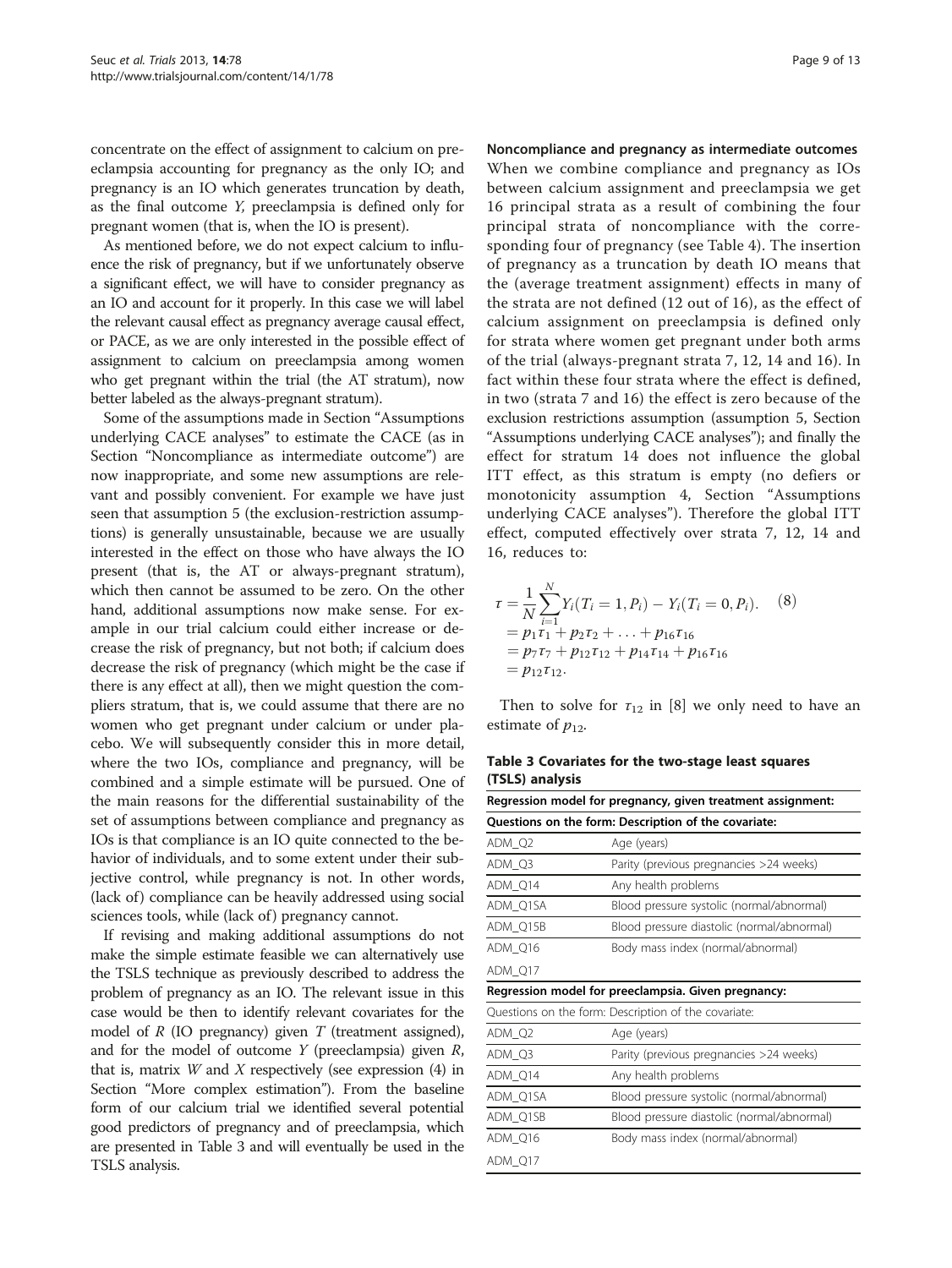|                |                     |                                               | <b>Treatment assigned</b>                          |                                     |                                              | Sample space of final outcome: preeclampsia |                                  |                     |                                                             |
|----------------|---------------------|-----------------------------------------------|----------------------------------------------------|-------------------------------------|----------------------------------------------|---------------------------------------------|----------------------------------|---------------------|-------------------------------------------------------------|
| strata         | Control             |                                               | <b>Treatment</b>                                   |                                     |                                              |                                             |                                  |                     |                                                             |
|                | Principal Treatment | Pregnant<br>$(0 = placebo;$<br>$1 =$ calcium) | <b>Treament</b><br>received<br>$(0 = no; 1 = yes)$ | Pregnant<br>$(0 = no;$<br>$1 = yes$ | Labels                                       | Assigned                                    | Assigned<br>to control treatment | in the<br>stratum   | Proportion (Average treatment<br>assigned)<br><b>Effect</b> |
| 1              | $\overline{0}$      | $\overline{0}$                                | $\overline{0}$                                     | $\overline{0}$                      | Never-takers<br>never pregnant               | $\ast$                                      | $\ast$                           | p1                  | ¥                                                           |
| $\overline{2}$ | $\overline{0}$      | $\overline{0}$                                | $\overline{0}$                                     | $\mathbf{1}$                        | Never-takers<br>pregnant under<br>treatment  | $\ast$                                      | (no, yes)                        | p <sub>2</sub>      | $\ast$                                                      |
| 3              | $\mathbf 0$         | $\overline{0}$                                | $\mathbf{1}$                                       | $\overline{0}$                      | Compliers<br>never-pregnant                  | $\ast$                                      | $\ast$                           | p <sub>3</sub>      | $\ast$                                                      |
| 4              | $\mathsf{O}\xspace$ | $\mathbf{1}$                                  | $\overline{0}$                                     | $\overline{0}$                      | Never-takers<br>pregnant under<br>control    | (no, yes)                                   | ¥                                | p4                  | $\ast$                                                      |
| 5              | $\mathbf{1}$        | $\Omega$                                      | $\overline{0}$                                     | $\Omega$                            | Defiers<br>never-pregnant                    | $\star$                                     | $\ast$                           | $\Omega$            | ¥                                                           |
| 6              | $\Omega$            | $\Omega$                                      | $\mathbf{1}$                                       | $\mathbf{1}$                        | Compliers<br>pregnant under<br>treatment     | $\ast$                                      | (no, yes)                        | p6                  | $\ast$                                                      |
| $\overline{7}$ | $\overline{0}$      | $\mathbf{1}$                                  | $\overline{0}$                                     | $\mathbf{1}$                        | Never-takers<br>always-pregnant              | (no, yes)                                   | (no, yes)                        | p7                  | $\mathbf 0$                                                 |
| 8              | $\mathbf{1}$        | $\Omega$                                      | $\overline{0}$                                     | $\mathbf{1}$                        | Defiers pregnant<br>under treatment          | $\ast$                                      | (no, yes)                        | $\overline{0}$      | $\ast$                                                      |
| 9              | $\overline{0}$      | $\overline{1}$                                | 1                                                  | $\overline{0}$                      | Compliers<br>pregnant under<br>control       | (no, yes)                                   |                                  | p9                  |                                                             |
| 10             | $\mathbf{1}$        | $\overline{0}$                                | $\mathbf{1}$                                       | $\overline{0}$                      | Always-takers<br>never-pregnant              | $\ast$                                      | $\ast$                           | p10                 | $\ast$                                                      |
| 11             | $\mathbf{1}$        | $\mathbf{1}$                                  | $\mathsf{O}\xspace$                                | $\overline{0}$                      | Defiers pregnant<br>under control            | (no, yes)                                   | $\ast$                           | $\mathsf{O}\xspace$ | $\ast$                                                      |
| 12             | $\Omega$            | $\mathbf{1}$                                  | $\mathbf{1}$                                       | $\mathbf{1}$                        | <b>Compliers</b><br>always-pregnant          | (no, yes)                                   | (no, yes)                        | p12                 | T12                                                         |
| 13             | $\mathbf{1}$        | $\Omega$                                      | $\mathbf{1}$                                       | $\mathbf{1}$                        | Always-takers<br>pregnant under<br>treatment | $\ast$                                      | (no, yes)                        | p13                 | $\ast$                                                      |
| 14             | $\mathbf{1}$        | $\mathbf{1}$                                  | $\overline{0}$                                     | $\mathbf{1}$                        | Defiers<br>always-pregnant                   | (no, yes)                                   | (no, yes)                        | $\mathbf 0$         | T14                                                         |
| 15             | $\mathbf{1}$        | $\overline{1}$                                | $\mathbf{1}$                                       | $\overline{0}$                      | Always-takers<br>pregnant under<br>control   | (no, yes)                                   |                                  | p15                 | $\ast$                                                      |
| 16             | $\mathbf{1}$        | $\mathbf{1}$                                  | $\mathbf{1}$                                       | $\mathbf{1}$                        | Always-takers<br>always-pregnant             | (no, yes)                                   | (no, yes)                        | p16                 | $\overline{0}$                                              |

#### <span id="page-9-0"></span>Table 4 Principal strata for both compliance and pregnancy as IOs

\*Final outcome or effect not defined; \*\*it is possible in theory to have always-takers, because women can take calcium supplementation out of the trial intervention.

In Table [5](#page-10-0) we present the groups that can be observed in our calcium trial and the corresponding principal strata behind them (from Table 4), which clearly illustrates the identification problem. Under the current assumptions we see that the stratum we want to identify (stratum 12) is linked to other three (nuisance) strata both in the OBS (111) group (women randomized to calcium, receiving calcium, and pregnant) and in the OBS (011) group (women randomized to placebo, receiving calcium, and pregnant).

It is then obvious that we need to make reasonable additional assumptions if we want to obtain a simple estimate of the causal effect of calcium on preeclampsia. First, it might make sense to additionally assume that

a) the never-takers (NT) stratum is empty, as women recruited into the trial are not mentally sick, and will be properly informed about the potential advantages and disadvantages of calcium supplementation; in this scenario to have nevertakers could be considered close to impossible. This new reasonable assumption quite simplifies the identification process, as now strata 1, 2, 4 and 7 are all empty (that is,  $p_1 = p_2 = p_4 = p_7 = 0$ ). We can also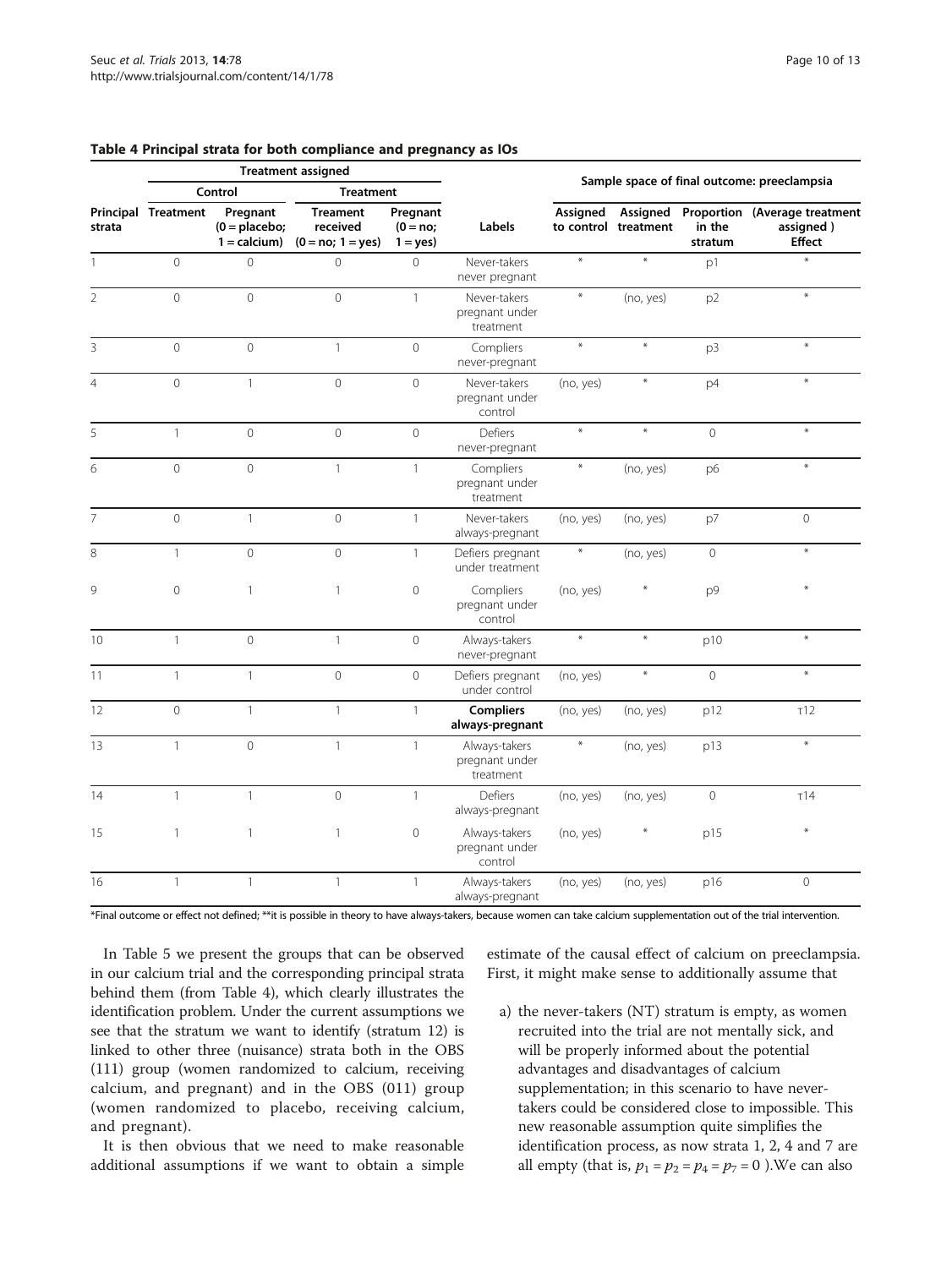<span id="page-10-0"></span>make more precise our assumptions in relation to the possible effect of calcium on pregnancy. Calcium intake can affect pregnancy either by increasing or by decreasing its risk, and we could (additionally) assume that if any,

- b) calcium increases the risk (probability) of pregnancy. This means that the compliers stratum with women getting pregnant with placebo and not with calcium (stratum 9 in Table [4\)](#page-9-0) is empty (that is,  $p_9 = 0$ ). These additional assumptions a) and b) allow us to identify the number of subjects in stratum 12 from the number of subjects observed in OBS(001), so we can estimate  $p_{12}$  and then  $\tau_{12}$  from (7). Complementary assumptions, a1) and a2):
- a) a1) the always-takers (AT) stratum is empty, and
- b) b1) calcium decreases the risk (probability) of pregnancy,

could be made, which would also allows us to identify (the number of subjects in) stratum 12 from the number of subjects in OBS(111), and then estimating  $p_{12}$  and finally  $\tau_{12}$  from (7). Assuming a1) in addition to a) is plausible, but obviously b1) and b) exclude each other.

## **Discussion**

In this paper we have presented an introduction to the PS approach and how it can be applied to account for IOs in RCTs. Some other papers have further discussed its assumptions and limitations, as well as alternative approaches [\[15](#page-11-0)[,23](#page-12-0)]. Here we would instead like to focus on why we really need to move beyond the (modified) ITT approach when dealing with IOs, and to debate on some of the obstacles possibly blocking the way out.

First of all, there is an increasing trend to label trials as pragmatic under the assumption that they are more relevant to public health decision makers (PHDM); this usually comes together with the attractive statement that in pragmatic trials a comprehensive and consistent ITT approach is just what is needed. It would seem then that the resulting combined package is unbeatable. However, some pragmatic trials are really hybrid, and then imply an interest in knowing why the experimental intervention does (or does not) work, as this information could be required by PHDM when implementing trial results in different contexts (in fact the causal effect is considered by some as more generalizable than the ITT effect [\[15\]](#page-11-0). This means that on some occasions pragmatic trials include an explanatory component related to the causal effect of the intervention tested (considered complex but relevant [[14](#page-11-0)[,30](#page-12-0)]), or related to effects estimated on other subgroups of patients defined by alternative IOs (for example, women with complete follow up, women who got pregnant during the trial, et cetera). And this means that on occasions the ITT approach is not the answer for all the relevant questions.

The CONSORT 2010 guidelines [\[31\]](#page-12-0) widely recommend the use of the ITT approach but do not make explicit mention of IOs; two particular cases of IOs, noncompliance and missing data, are mentioned but no details are given on how to address them, which is expected as these guidelines attempt to give advice on the reporting of what was done and not to judge on particular methods. In the case of noncompliance the CONSORT guidelines say: 'Noncompliance with assigned therapy may mean that the intention-to-treat analysis underestimates the potential benefit of the treatment, and additional analyses, such as a per protocol analysis, may therefore be considered. It should be noted, however, that such analyses are often considerably flawed.' In the case of missing data CONSORT says

Table 5 Observed groups (according to treatment assigned received and pregnancy status) and corresponding principal strata

|          | <b>Description</b>                | Principal strata under initial assumptions <sup>7</sup> | Principal strata under additional assumption** |
|----------|-----------------------------------|---------------------------------------------------------|------------------------------------------------|
|          | Randomized to calcium:            |                                                         |                                                |
| OBS(100) | received placebo and non pregnant | 1, 4                                                    | <b>NA</b>                                      |
| OBS(101) | received placebo and pregnant     | 2,7                                                     | <b>NA</b>                                      |
| OBS(110) | received placebo and non pregnant | 3, 9, 10, 15                                            | 3, 9, 10, 15                                   |
| OBS(111) | received placebo and pregnant     | 6, 12, 13, 16                                           | 6, 12, 13, 16                                  |
|          | Randomized to Placebo:            |                                                         |                                                |
| OBS(000) | received placebo and non pregnant | 1, 2, 3, 6,                                             | 3,6                                            |
| OBS(001) | received placebo and pregnant     | 4, 7, 9, 12                                             | 9, 12                                          |
| OBS(010) | received placebo and non pregnant | 10, 13                                                  | 10, 13                                         |
| OBS(011) | received placebo and pregnant     | 15, 16                                                  | 15, 16                                         |

OBS (ijk), observed women randomized to i (0 = placebo, 1 = calcium), receiving j (0 = placebo, 1 = calcium), and pregnant k (0 = no, 1 = yes). \* Initial assumptions are assumptions 1 to 5 in Section "[Noncompliance as intermediate outcome](#page-6-0)"; \*\*additional assumptions a) and b) described in Section "[Noncompliance and](#page-8-0) [pregnancy as intermediate outcomes](#page-8-0)".

NA, the corresponding principal strata are empty under additional assumptions.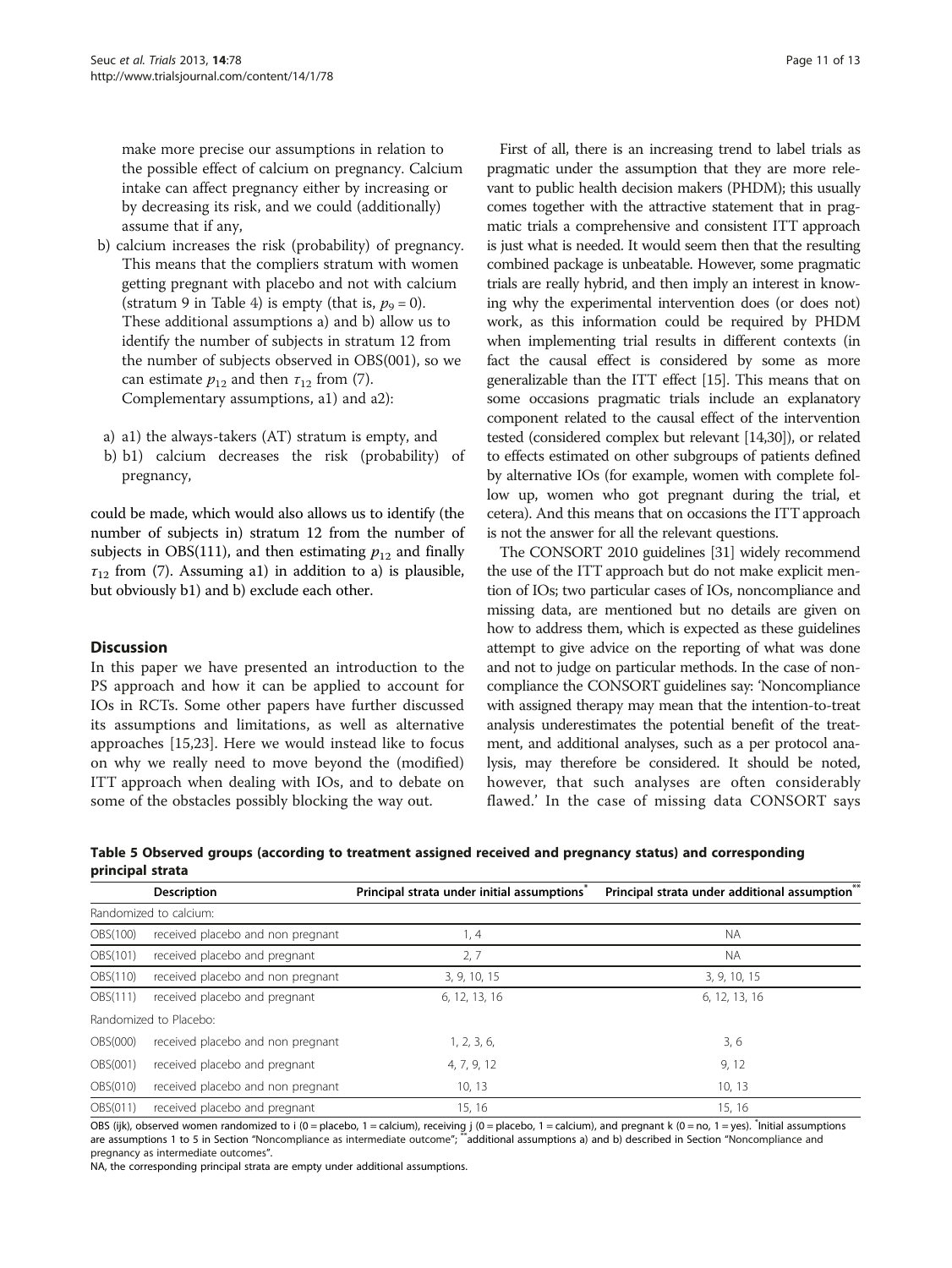<span id="page-11-0"></span>that 'Participants with missing outcomes can be included in the analysis only if their outcomes are imputed'; in fact, consequent application of the ITT approach requires imputation of missing data.

Some researchers conclude from the above CONSORT recommendations that the ITT approach can properly account for IOs, as alternative approaches are rather obscure or dubious. In fact, one of the unintended problems of the ITT approach is that in some contexts it has allowed counterproductive and excessive relaxation to flourish. Labeling a trial as having an ITT approach is seen by some as a quality guarantee or safe haven, which has been proved not to be the case at all [14]. Some researchers also believe that the ITT approach is universally applicable, not noting that full application of the ITT approach is possible only when complete outcome data are available for all randomized subjects [14], this being relevant both for lost to follow up data and for truncation by death IOs. Some suggestions have been presented to minimize losses to follow up and the corresponding negative impact of missing data [[30\]](#page-12-0) but they do not apply to truncation by death IOs, and to some extent are not in the spirit of pragmatic trials.

Unfortunately it has become common practice to consider that pragmatic trials (and the corresponding ITT approach), can emphasize on wide generalizability at the expense of methodological rigor, but this '...can result in invalid and unreliable results. Achieving a creative tension between the two is crucial' [\[32](#page-12-0)]. Particularly in relation to treatment compliance, it '...is one of the most important outcomes of pragmatic trials. Unlike explanatory trials where compliance with the intervention must be ensured in order to know that the intervention can work, in pragmatic trials compliance with the intervention is measured as an outcome'; and: 'Compliance is not something you necessarily struggle to maintain but rather something you measure as an outcome. Lack of compliance in the "real world" frequently renders an efficacious intervention ineffective' [[33\]](#page-12-0).

## Conclusions

We hope that this paper and discussion will help researchers to be critical about the limitations of the ITT approach to account properly for the quite common presence of IOs in RCTs, and that possibly more complex but definitely more appropriate approaches be better known and eventually applied. The sound basis of the ITT approach is widely appreciated, but we should also recognize that it does not fit all problems and that on occasions, as illustrated in this paper it should be complemented by alternative approaches.

#### Abbreviations

AT: Always-taker; C: Complier; CACE: Compliers average causal effect; D: Defier; ITT: Intention-to-treat; IO: Intermediate outcomes; IV: Instrumental

variables; NT: Never-taker; PACE: Pregnancy average causal effect; PHDM: Public health decision makers; PS: Principal stratification; RCT: Randomized clinical trial; SUTVA: Stable unit treatment value assumption; TSLS: Two-stage least squares; WHO: World Health Organization.

#### Competing interests

The authors declare that they have no competing interests.

#### Authors' contributions

AHS developed the original concept for the study, with input from AP. All authors contributed to the paper during development and read and approved the final version of the manuscript.

#### Authors' information

AHS and AP are statisticians, and APB and AMG are Medical Officers at the Reproductive Health Research Department, WHO, Geneva.

#### Received: 5 March 2012 Accepted: 29 January 2013 Published: 19 March 2013

#### References

- 1. Rochon J: Issues in adjusting for covariates arising postrandomization in clinical trials. Drug Information Journal 1999, 33:1219–1228.
- 2. Robins J: The control of confounding by intermediate variables. Stat Med 1989, 8:679–701.
- 3. Robins J, Greenland S: Identifiability and exchangeability for direct and indirect effects. Epidemiology 1992, 3:143–155.
- 4. Little R, Rubin D: Causal effects in clinical and epidemiological studies via potential outcomes: Concepts and Analytical Approaches. Annu Rev Public Health 2000, 21:121–145.
- 5. Frangakis CE, Rubin D: Principal stratification in causal inference. Biometrics 2002, 58:21–29.
- Pan African Clinical Trials Registry [Internet]: South African Cochrane Centre, P.O. Box 19070, Tygerberg, 7505. South Africa: Identifier PACTR201105000267371, WHO randomized trial of calcium supplementation before pregnancy to reduce recurrent preeclampsia. 2010, Dec 6 [cited 2012 March 3]; [8 screens]. [\[http://www.pactr.org/ATMWeb/](http://www.pactr.org/ATMWeb/appmanager/atm/atmregistry?da=true&tno=PACTR201105000267371) [appmanager/atm/atmregistry?da=true&tno=PACTR201105000267371\]](http://www.pactr.org/ATMWeb/appmanager/atm/atmregistry?da=true&tno=PACTR201105000267371)
- 7. Gunasekara FI, Carter K, Blakely T: Glossary for econometrics and epidemiology. J Epidemiol Community Health 2008, 62:858–861.
- 8. Rothman KJ, Greenland S: Modern Epidemiology. 2nd edition. Philadelphia: Lippincott-Raven; 1998.
- 9. Brookhart MA, Rassen JA, Schneeweiss S: Instrumental variable methods in comparative safety and effectiveness research. Effective Health Care Research Report No. 22. (Prepared by Brigham and Women's Hospital DEcIDE Center Under Contract No. 290-2005-0016I T03). Rockville, MD: Agency for Healthcare Research and Quality; 2010 [\[http://effectivehealthcare.ahrq.gov/reports/final.cfm](http://effectivehealthcare.ahrq.gov/reports/final.cfm)]
- 10. Angrist JD, Imbens GW: Two-stage least squares estimation of average causal effects in models with variable treatment intensity. J Am Stat Assoc 1995, 90:431–442.
- 11. Greenland S: An introduction to instrumental variables for epidemiologists. Int J Epidemiol 2000, 29:722–729.
- 12. Rassena JA, Brookhart MA, Glynna RJ, Mittleman MA, Schneeweiss S: Instrumental variables I: instrumental variables exploit natural variation in nonexperimental data to estimate causal relationships. J Clin Epidemiol 2009, 62:1226–1232.
- 13. MacPherson H: Pragmatic clinical trials. Complement Ther Med 2004, 12:136–140.
- 14. Hollis S, Campbell F: What is meant by intention to treat analysis? Survey of published randomised controlled trials. BMJ 1999, 319:670.
- 15. Stuart EA, Perry DF, Le H-N, Ialongo NS: Estimating intervention effects of prevention programs: Accounting for noncompliance. Prev Sci 2008, 9:288–298.
- 16. Hofmeyr GJ, Lawrie TA, Atallah AN, Duley L: Calcium supplementation during pregnancy for preventing hypertensive disorders and related problems. Cochrane Database of Systematic Reviews 2010, (8):CD001059. doi[:10.1002/14651858.CD001059.pub3.](http://dx.doi.org/10.1002/14651858.CD001059.pub3)
- 17. Belizan JM, Villar J, Gonzalez L, Campodonico L, Bergel E: Calcium supplementation to prevent hypertensive disorders of pregnancy. N Engl J Med 1991, 325:1399–1405.